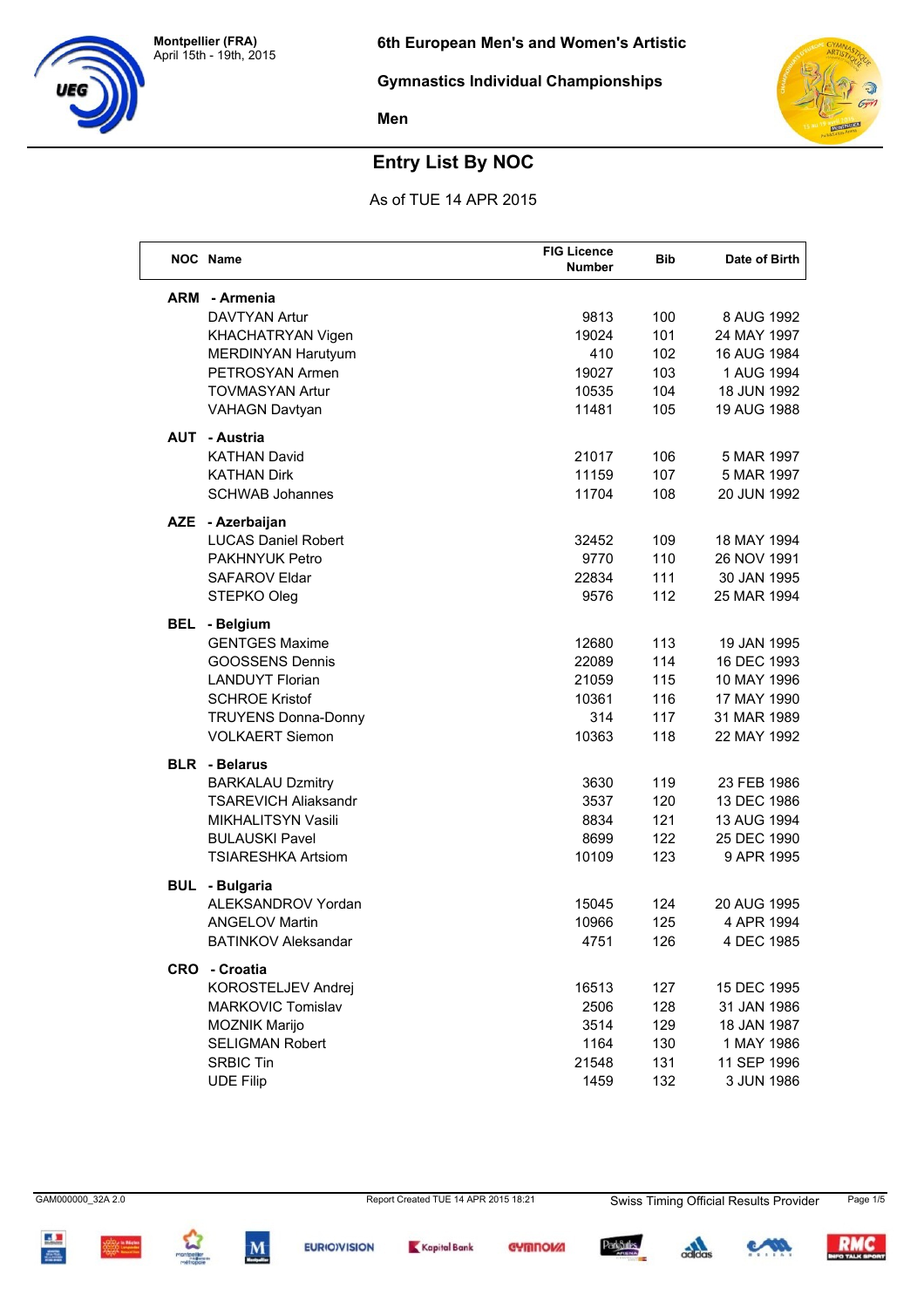



# **Entry List By NOC**

As of TUE 14 APR 2015

|            | NOC Name                        | <b>FIG Licence</b><br><b>Number</b> | <b>Bib</b> | Date of Birth |
|------------|---------------------------------|-------------------------------------|------------|---------------|
| <b>CYP</b> | - Cyprus                        |                                     |            |               |
|            | <b>GEORGALLAS Irodotos</b>      | 3034                                | 133        | 14 DEC 1977   |
|            | <b>GEORGIOU Marios</b>          | 21180                               | 134        | 10 NOV 1997   |
|            | <b>KRASIAS Dimitris</b>         | 16224                               | 135        | 1 APR 1992    |
|            | <b>KRASIAS Michalis</b>         | 16753                               | 136        | 23 AUG 1994   |
| CZE        | - Czech Republic                |                                     |            |               |
|            | JANECZKO Ondrej                 | 19070                               | 137        | 17 AUG 1996   |
|            | <b>JESSEN David</b>             | 22821                               | 138        | 5 DEC 1996    |
|            | RADOVESNICKY Daniel             | 10739                               | 139        | 12 MAY 1994   |
|            | SOLOVJEV Svjatoslav             | 29908                               | 140        | 31 OCT 1996   |
| <b>DEN</b> | - Denmark                       |                                     |            |               |
|            | <b>FRANDSEN Marcus</b>          | 14806                               | 141        | 10 JAN 1994   |
|            | <b>FUGLSIG Joao</b>             | 13673                               | 142        | 5 NOV 1991    |
|            | <b>VAMMEN Helge</b>             | 3553                                | 143        | 21 JUL 1986   |
|            | <b>WINTHER Joachim</b>          | 17946                               | 144        | 17 SEP 1991   |
| <b>ESP</b> | - Spain                         |                                     |            |               |
|            | <b>ABAD Nestor</b>              | 9877                                | 145        | 29 MAR 1993   |
|            | <b>VERA MORA Adria</b>          | 21366                               | 146        | 15 JAN 1996   |
|            | <b>GONZALEZ Fabian</b>          | 8702                                | 147        | 8 MAY 1992    |
|            | LOPEZ Ruben                     | 5380                                | 148        | 28 NOV 1990   |
|            | <b>TALLON FERNANDEZ Alberto</b> | 9867                                | 149        | 18 OCT 1993   |
|            | ZAPATA SANTANA Rayderley Miguel | 28614                               | 150        | 26 MAY 1993   |
| <b>FIN</b> | - Finland                       |                                     |            |               |
|            | <b>KIRMES Karl Oskar</b>        | 18809                               | 151        | 19 DEC 1995   |
|            | PEKKANEN Jarkko                 | 12557                               | 152        | 24 JUL 1990   |
|            | <b>SAARENKETO Heikki</b>        | 12817                               | 153        | 16 FEB 1994   |
|            | SORAVUO Emil                    | 21622                               | 154        | 28 MAR 1997   |
|            | <b>TUUHA Tomi</b>               | 5893                                | 155        | 28 NOV 1989   |
|            | <b>VAHTILA Markku</b>           | 5385                                | 156        | 24 APR 1989   |
|            | FRA - France                    |                                     |            |               |
|            | AIT SAID Samir                  | 5386                                | 157        | 1 NOV 1989    |
|            | <b>AUGIS Axel</b>               | 8917                                | 158        | 6 DEC 1990    |
|            | <b>HRIMECHE Zachari</b>         | 23698                               | 159        | 17 JAN 1997   |
|            | PINHEIRO RODRIGUES Danny        | 3406                                | 160        | 16 APR 1985   |
|            | <b>TOMMASONE Cyril</b>          | 3567                                | 161        | 4 JUL 1987    |
|            | ZONA Jim                        | 8923                                | 162        | 12 FEB 1992   |
|            | <b>GBR</b> - Great Britain      |                                     |            |               |
|            | <b>SMITH Louis</b>              | 316                                 | 163        | 22 APR 1989   |
|            | <b>OLDHAM Sam</b>               | 14474                               | 164        | 17 FEB 1993   |
|            | <b>PURVIS Daniel</b>            | 5393                                | 165        | 13 NOV 1990   |
|            | <b>THOMAS Kristian</b>          | 5391                                | 166        | 14 FEB 1989   |
|            | <b>TULLOCH Courtney</b>         | 14493                               | 167        | 6 OCT 1995    |
|            | <b>WHITLOCK Max</b>             | 14488                               | 168        | 13 JAN 1993   |

GAM000000\_32A 2.0 Report Created TUE 14 APR 2015 18:21 Swiss Timing Official Results Provider Page 2/5





 $\mathbf{M}$ 







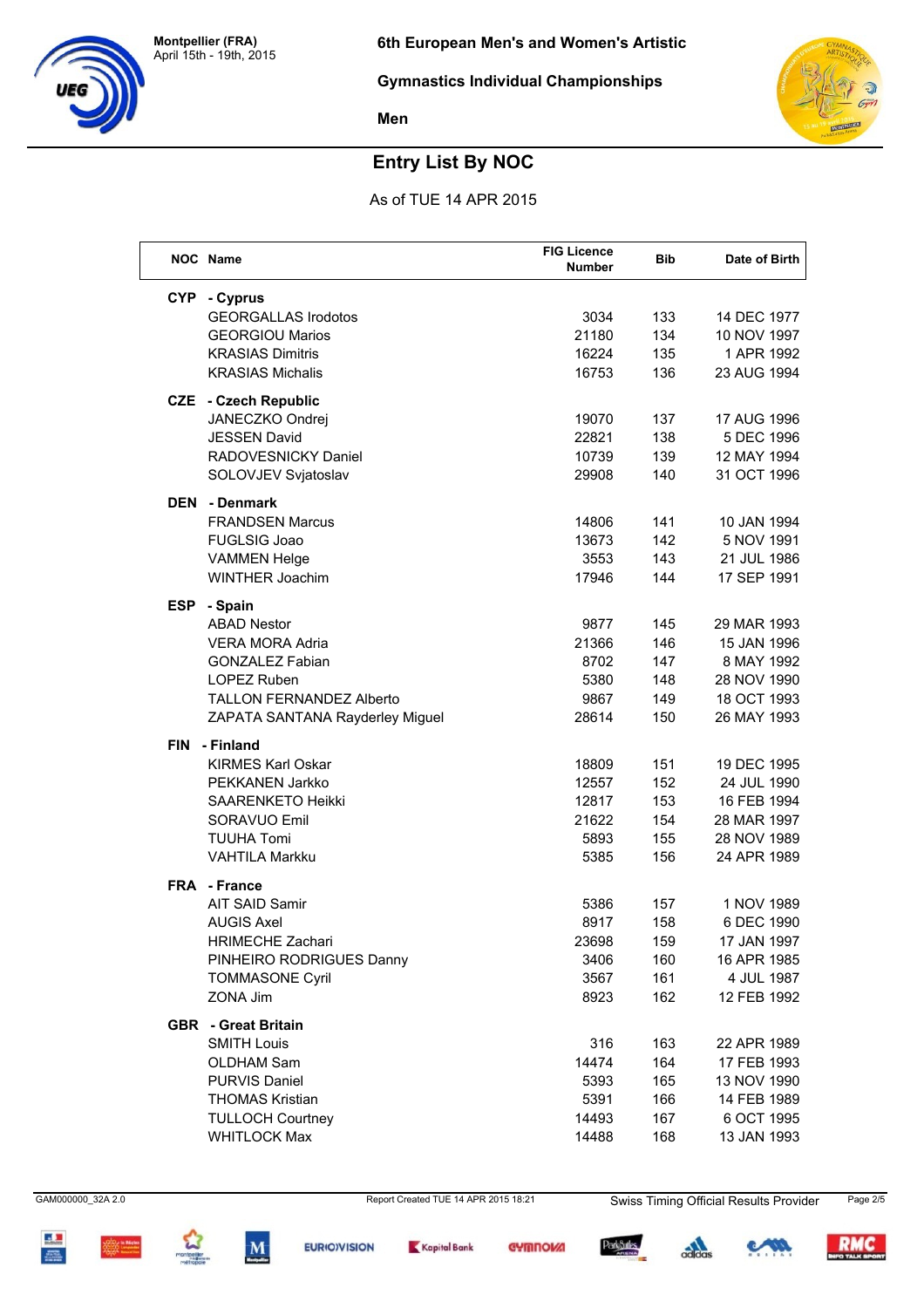



# **Entry List By NOC**

As of TUE 14 APR 2015

|             | <b>NOC</b> Name               | <b>FIG Licence</b><br><b>Number</b> | Bib | Date of Birth |
|-------------|-------------------------------|-------------------------------------|-----|---------------|
|             | GEO - Georgia                 |                                     |     |               |
|             | NOZADZE Paata                 | 5794                                | 170 | 10 FEB 1988   |
|             | <b>GER</b> - Germany          |                                     |     |               |
|             | <b>DAUSER Lukas</b>           | 8803                                | 171 | 15 JUN 1993   |
|             | <b>EICHORN Waldemar</b>       | 6225                                | 172 | 7 JUN 1986    |
|             | <b>FAHRIG Matthias</b>        | 313                                 | 173 | 15 DEC 1985   |
|             | JURSCH Christopher            | 8805                                | 174 | 27 SEP 1992   |
|             | <b>KRIMMER Sebastian</b>      | 13855                               | 175 | 21 JUN 1990   |
|             | <b>HERDER Philipp</b>         | 14346                               | 176 | 21 OCT 1992   |
|             | <b>GRE</b> - Greece           |                                     |     |               |
|             | <b>ILIOPOULOS Nikolaos</b>    | 10984                               | 177 | 21 DEC 1993   |
|             | <b>KOSMIDIS Eleftherios</b>   | 73                                  | 178 | 6 MAY 1991    |
|             | <b>MARAS Vlasios</b>          | 2996                                | 179 | 31 MAR 1983   |
|             | <b>MARKOUSIS Dimitrios</b>    | 3575                                | 180 | 14 JUN 1987   |
|             | <b>PETROUNIAS Eleftherios</b> | 8709                                | 181 | 30 NOV 1990   |
|             | <b>KOLLIAS Vasileios</b>      | 32683                               | 182 | 26 JUN 1991   |
|             | HUN - Hungary                 |                                     |     |               |
|             | <b>DUDAS Norbert</b>          | 17275                               | 183 | 3 JUL 1996    |
|             | <b>HIDVEGI Vid</b>            | 3581                                | 184 | 23 AUG 1986   |
|             | <b>VAGNER Levente</b>         | 14335                               | 185 | 18 MAY 1994   |
|             | <b>VECSERNYES David</b>       | 14378                               | 186 | 22 MAR 1991   |
|             | IRL - Ireland                 |                                     |     |               |
|             | <b>BEHAN Kieran</b>           | 15756                               | 187 | 19 APR 1989   |
|             | ISL - Iceland                 |                                     |     |               |
|             | <b>ASGEIRSSON Bjarki</b>      | 3586                                | 191 | 24 MAR 1990   |
|             | <b>GUNNARSSON Jon</b>         | 16757                               | 192 | 2 JUL 1992    |
|             | <b>JONSSON Hrannar</b>        | 23544                               | 193 | 8 SEP 1997    |
|             | HILMARSSON Hrobjartur Palmar  | 19146                               | 194 | 13 OCT 1994   |
|             | ISR - Israel                  |                                     |     |               |
|             | DOLGOPYAT Artem               | 21437                               | 195 | 16 JUN 1997   |
|             | <b>GLAZER Eyal</b>            | 21438                               | 196 | 25 JAN 1996   |
|             | <b>MEDVEDEV Andrey</b>        | 6033                                | 197 | 6 APR 1990    |
|             | SHATILOV Alexander            | 3591                                | 198 | 22 MAR 1987   |
|             | YANUKA Moran                  | 21439                               | 199 | 1 SEP 1996    |
| ITA - Italy |                               |                                     |     |               |
|             | CINGOLANI Andrea              | 5410                                | 200 | 14 AUG 1990   |
|             | <b>BUSNARI Alberto</b>        | 355                                 | 201 | 4 OCT 1978    |
|             | <b>EDALLI Ludovico</b>        | 14922                               | 202 | 18 DEC 1993   |
|             | <b>MORANDI Matteo</b>         | 421                                 | 203 | 8 OCT 1981    |
|             | POZZO Enrico                  | 2994                                | 204 | 12 FEB 1981   |
|             | LODADIO Marco                 | 14914                               | 205 | 24 MAR 1992   |

GAM000000\_32A 2.0 Report Created TUE 14 APR 2015 18:21 Swiss Timing Official Results Provider Page 3/5











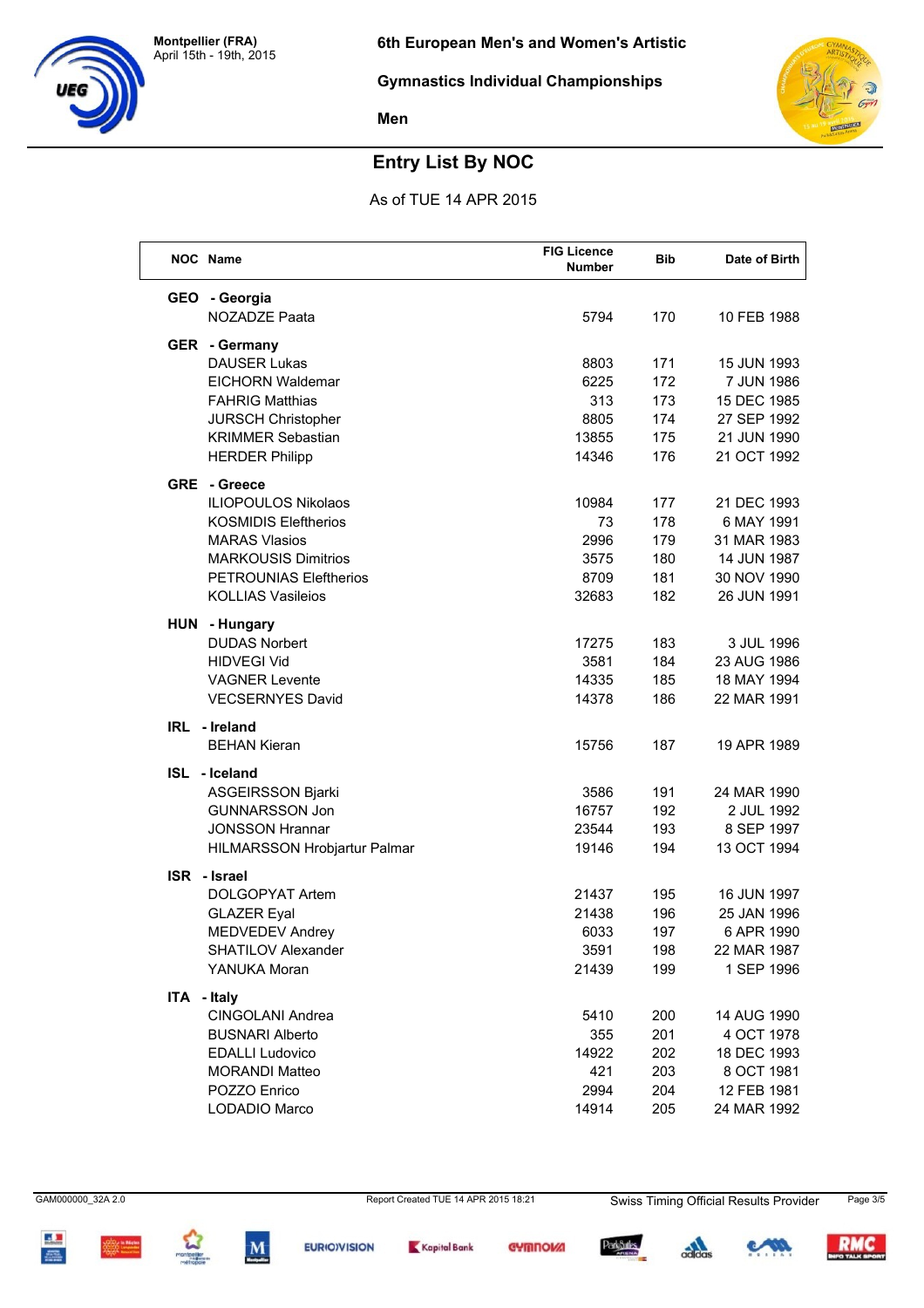



# **Entry List By NOC**

As of TUE 14 APR 2015

|     | NOC Name                        | <b>FIG Licence</b><br><b>Number</b> | <b>Bib</b> | Date of Birth |
|-----|---------------------------------|-------------------------------------|------------|---------------|
|     | LAT - Latvia                    |                                     |            |               |
|     | <b>KARDASOVS Vitalijs</b>       | 5343                                | 206        | 16 AUG 1984   |
|     | PAJADA Aleksejs                 | 19318                               | 207        | 12 AUG 1994   |
|     | POZNAKOVS Sergejs               | 29919                               | 208        | 30 DEC 1993   |
|     | <b>TREFILOVS Dmitrijs</b>       | 15810                               | 209        | 13 MAY 1987   |
|     | LTU - Lithuania                 |                                     |            |               |
|     | <b>ESAULOV Vladislav</b>        | 6254                                | 210        | 22 OCT 1991   |
|     | <b>GUSCINAS Rokas</b>           | 5415                                | 211        | 6 JAN 1991    |
|     | <b>KUZMICKAS Tomas</b>          | 5672                                | 212        | 14 FEB 1996   |
|     | <b>TVOROGAL Robert</b>          | 5665                                | 213        | 5 OCT 1994    |
|     | LUX - Luxembourg                |                                     |            |               |
|     | <b>PALGEN Sascha</b>            | 1610                                | 214        | 15 AUG 1984   |
| MON | - Monaco                        |                                     |            |               |
|     | <b>CROVETTO Kevin</b>           | 16003                               | 215        | 10 JUN 1992   |
|     | <b>NED</b> - Netherlands        |                                     |            |               |
|     | DE VRIES Boudewijn              | 12934                               | 216        | 25 MAY 1991   |
|     | <b>DEURLOO Bart</b>             | 6307                                | 217        | 23 FEB 1991   |
|     | VAN ASSCHE Anthony              | 3607                                | 218        | 15 MAR 1989   |
|     | <b>VAN GELDER Lambertus</b>     | 1467                                | 219        | 20 APR 1983   |
|     | <b>WAMMES Jeffrey</b>           | 2596                                | 220        | 24 APR 1987   |
|     | <b>ZONDERLAND Epke</b>          | 1604                                | 221        | 16 APR 1986   |
|     | NOR - Norway                    |                                     |            |               |
|     | <b>CONRADI Marcus</b>           | 13419                               | 222        | 21 FEB 1991   |
|     | <b>GIACHINO Pietro</b>          | 19020                               | 223        | 26 FEB 1995   |
|     | <b>SKJERAHAUG Stian</b>         | 13417                               | 224        | 8 MAR 1992    |
|     | POL - Poland                    |                                     |            |               |
|     | KIERZKOWSKI Adam                | 1602                                | 225        | 24 DEC 1985   |
|     | <b>KOWALENKO Maksim</b>         | 19132                               | 226        | 3 OCT 1985    |
|     | RZEPA Adam                      | 5462                                | 227        | 5 DEC 1989    |
|     | POR - Portugal                  |                                     |            |               |
|     | <b>ALMEIDA Simao</b>            | 3621                                | 228        | 22 NOV 1986   |
|     | ROU - Romania                   |                                     |            |               |
|     | <b>BATAGA Cristian Ioan</b>     | 9766                                | 230        | 10 APR 1988   |
|     | <b>BERBECAR Marius Daniel</b>   | 6021                                | 231        | 15 MAY 1985   |
|     | COTUNA Vlad Bogdan              | 14349                               | 232        | 4 NOV 1990    |
|     | RADEANU Daniel Petrica Vasile   | 15796                               | 233        | 29 JUN 1994   |
|     | <b>MUNTEAN Andrei Vasile</b>    | 15804                               | 234        | 30 JAN 1993   |
|     | <b>URSACHE Alexandru Andrei</b> | 5432                                | 235        | 27 JUN 1988   |

 $\frac{1}{2}$ 







 $\mathbf{M}$